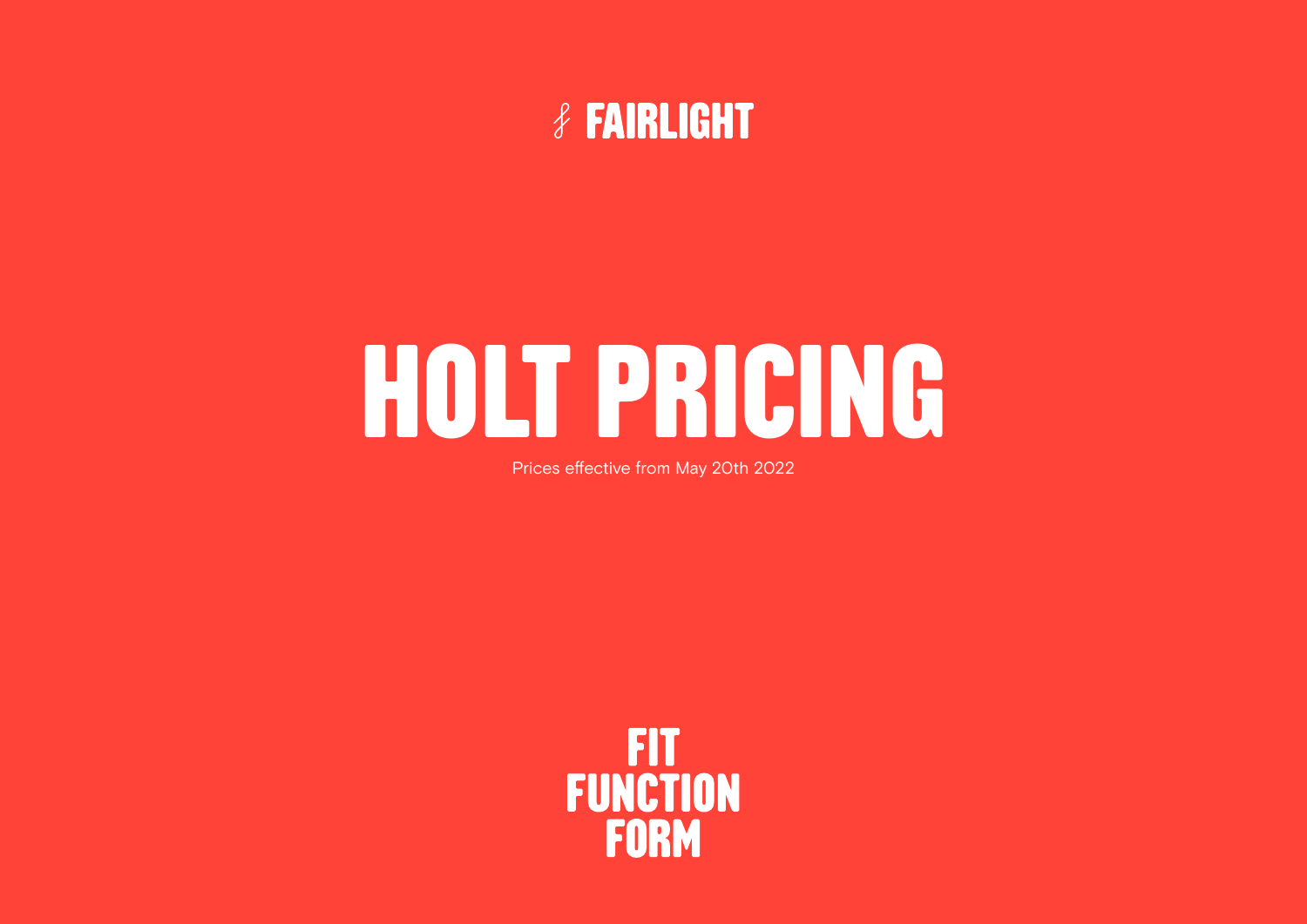## **PRICING**

|                         | <b>UK PRICING</b> (inc. VAT)                 |
|-------------------------|----------------------------------------------|
| <b>SRP</b>              | £999                                         |
| <b>Frame</b>            |                                              |
| Frame                   | Fairlight Holt 853                           |
| Headset                 | Not included as standard - see below options |
| Seatclamp               | Not included as standard - see below options |
| <b>Brake mount</b>      | 160mm post mount or 160mm flat mount.        |
| Axle                    | Fairlight Boost axle. 174mm for 148x12mm     |
| <b>Cable Guide</b>      | <b>Fairlight 3D Print Cable Guides</b>       |
| <b>Dimensions</b>       |                                              |
| Headset                 | Upper – 44mm $1.1/8$ Lower – 44mm $1.5$      |
| <b>Front Derailleur</b> | Not compatable                               |
| <b>Bottom Bracket</b>   | 73mm T47                                     |
| <b>Seat Post</b>        | 27.2mm (Not Included)                        |
| <b>Hub Width</b>        | 148x12mm Boost                               |

| <b>Add On Options</b>                                                  |      |  |
|------------------------------------------------------------------------|------|--|
| Headset & Seatclamp - Fitted                                           |      |  |
| <b>FSA ITA Headset</b>                                                 | £35  |  |
| <b>Hope Headset &amp;</b><br><b>Hope Seatclamp</b>                     | £85  |  |
| <b>Chris King</b><br><b>Headset &amp; Hope</b><br>Seatclamp            | £180 |  |
| <b>Suspension Fork</b>                                                 |      |  |
| <b>SID Ultimate Race</b><br>Day Boost 110mm<br>travel                  | £799 |  |
| Dropper Posts - 27.2                                                   |      |  |
| <b>PNW Rainier Gen</b><br>3125mm with<br>Loam lever                    | £224 |  |
| <b>Thomson Covert</b><br><b>Dropper 125mm</b><br>with Thomson<br>lever | £430 |  |

|                         | <b>INTERNATIONAL PRICING</b> (exc. VAT & duty) |
|-------------------------|------------------------------------------------|
| <b>SRP</b>              | £832.50                                        |
| <b>Frame</b>            |                                                |
| Frame                   | Fairlight Holt 853                             |
| Headset                 | Not included as standard - see below options   |
| Seatclamp               | Not included as standard - see below options   |
| <b>Brake mount</b>      | 160mm post mount or 160mm flat mount.          |
| Axle                    | Fairlight Boost axle. 174mm for 148x12mm       |
| <b>Cable Guide</b>      | <b>Fairlight 3D Print Cable Guides</b>         |
| <b>Dimensions</b>       |                                                |
| Headset                 | Upper – 44mm 1.1/8 Lower – 44mm 1.5            |
| <b>Front Derailleur</b> | Not compatable                                 |
| <b>Bottom Bracket</b>   | 73mm T47                                       |
| <b>Seat Post</b>        | 27.2mm (Not Included)                          |
| <b>Hub Width</b>        | 148x12mm Boost                                 |

| <b>Add On Options</b>                                              |         |  |
|--------------------------------------------------------------------|---------|--|
| Headset & Seatclamp - Fitted                                       |         |  |
| <b>FSA ITA Headset</b>                                             | £29.17  |  |
| <b>Hope Headset &amp;</b><br><b>Hope Seatclamp</b>                 | £70.83  |  |
| <b>Chris King</b><br><b>Headset &amp; Hope</b><br><b>Seatclamp</b> | £150    |  |
| <b>Suspension Fork</b>                                             |         |  |
| <b>SID Ultimate Race</b><br>Day Boost 110mm<br>travel              | £665.83 |  |
| Dropper Posts - 27.2                                               |         |  |
| <b>PNW Rainier Gen</b><br>3125mm with<br>Loam lever                | £186.67 |  |
| <b>Thomson Covert</b><br>Dropper 125mm<br>with Thomson<br>lever    | £358.33 |  |